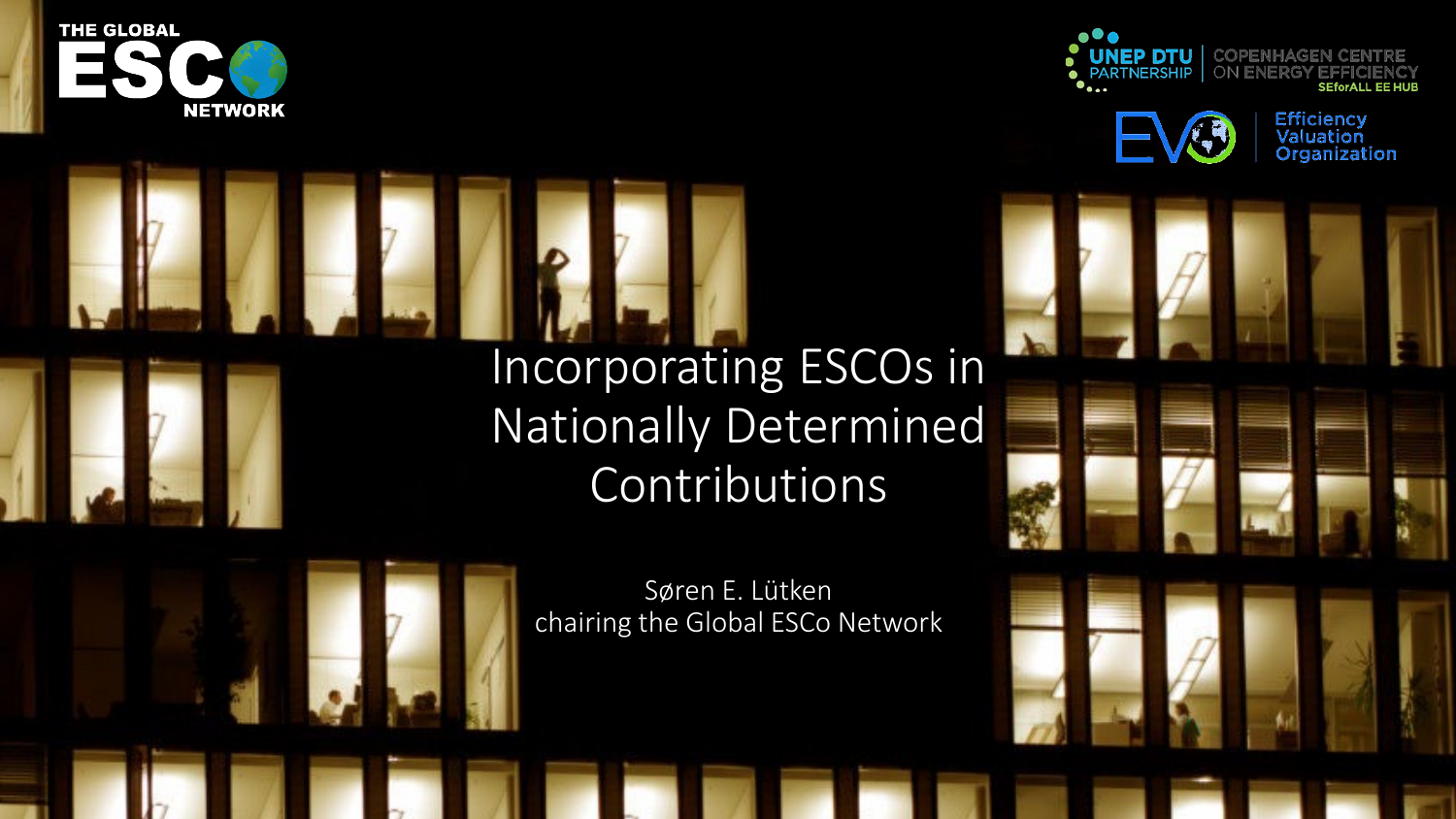



# **The Global ESCO Network:**

- **Formally established in 2019 - Commencing activity mid 2020**
- **Anchored in UNEP DTU Partnership /Copenhagen Centre on Energy Efficiency / Efficiency Valuation Organization**
- **Created to bring ESCO on to the global climate change agenda through a concerted effort backed by all existing ESCO associations**
- **Currently organizes 29 out of 38 national and regional ESCO associations - and counting**
- **Initiates research and policy advocacy in global and national fora**
- **Runs a series of monthly webinars of which today's webinar is the fifth**

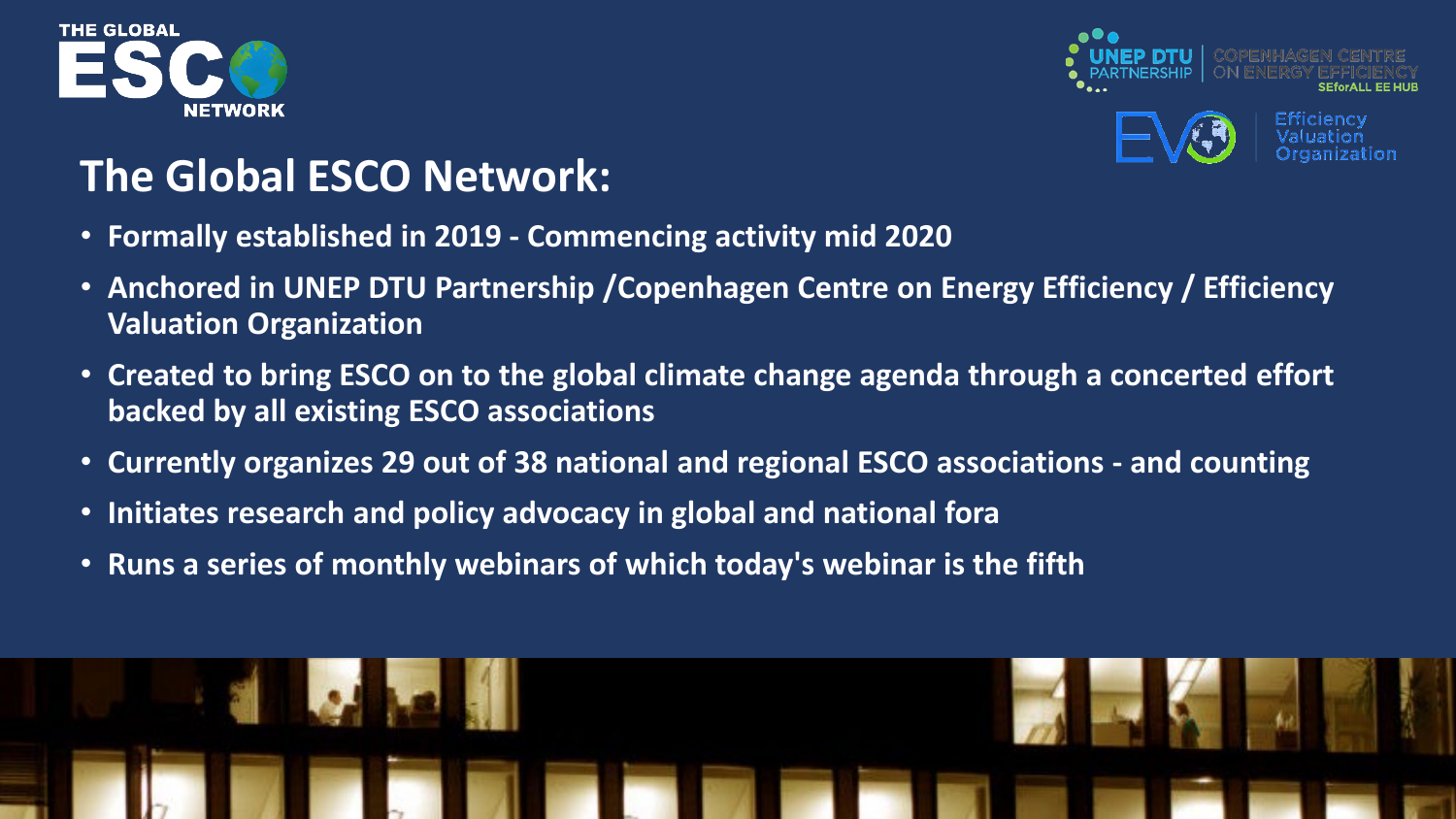





... COPENHAGEN CENTRE<br>ON ENERGY EFFICIENCY

#### **Incorporating Energy Service Companies in Nationally Determined Contributions**

The potential of ESCOs for meeting the climate goals in the Paris Agreement



https://c2e2.unepdtu.org/kms\_o bject/incorporating-energyservice-companies-in-nationallydetermined-contributions-thepotential-of-escos-for-meetingthe-climate-goals-in-the-parisagreement/

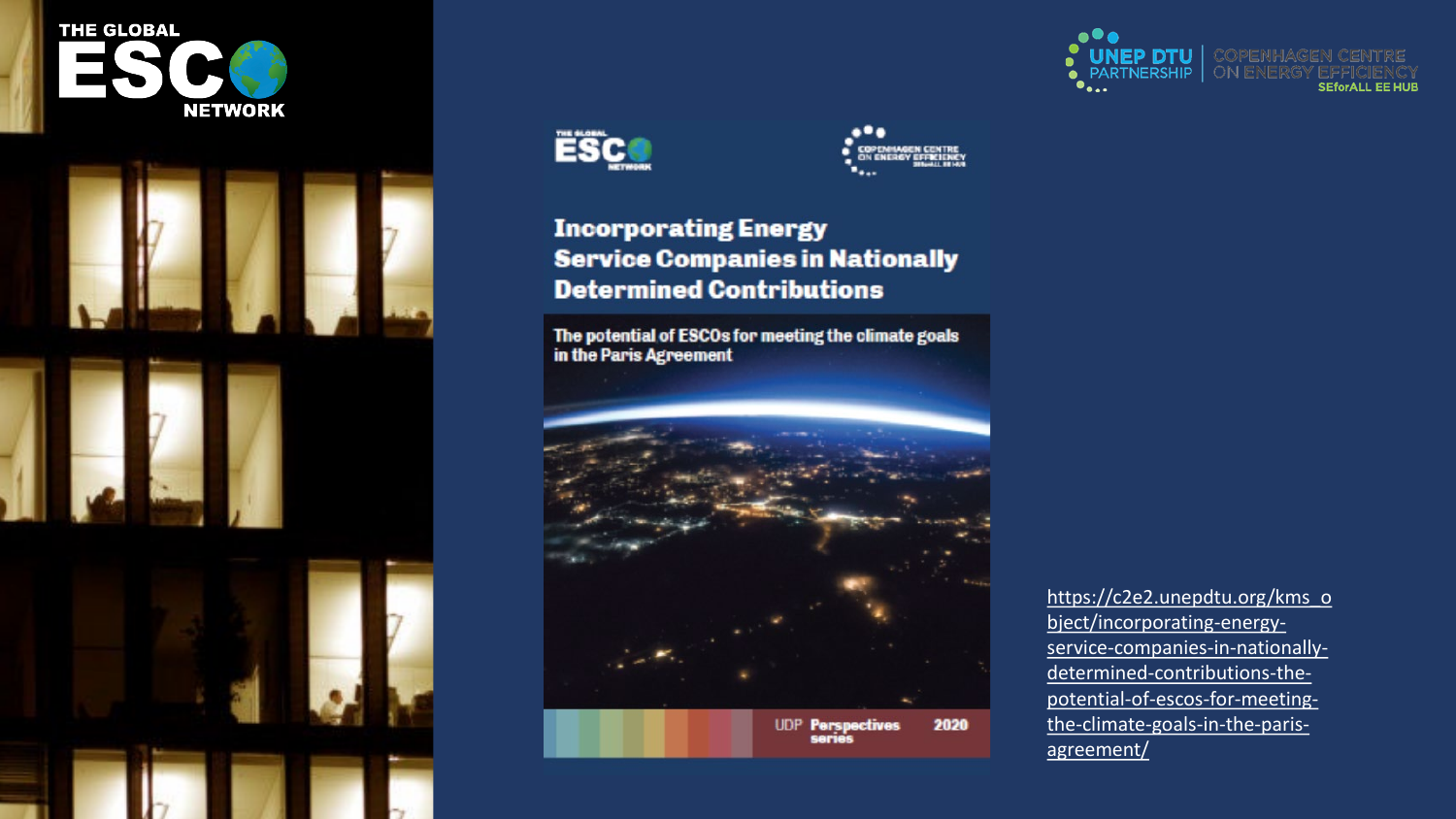



# **We believe**

- **that ESCOs are the instrument that makes energy efficiency potentials tangible**
- **that ESCOs have been overlooked in international climate change advice**
- **that ESCOs offer the best returns of any climate change motivated action**
- **that ESCOs in many cases are labour intensive and offer great opportunities to build back better after Covid-19 - with a focus on 'green' and climate change**

**Visit us at** 

**www.globalesconetwork.org**

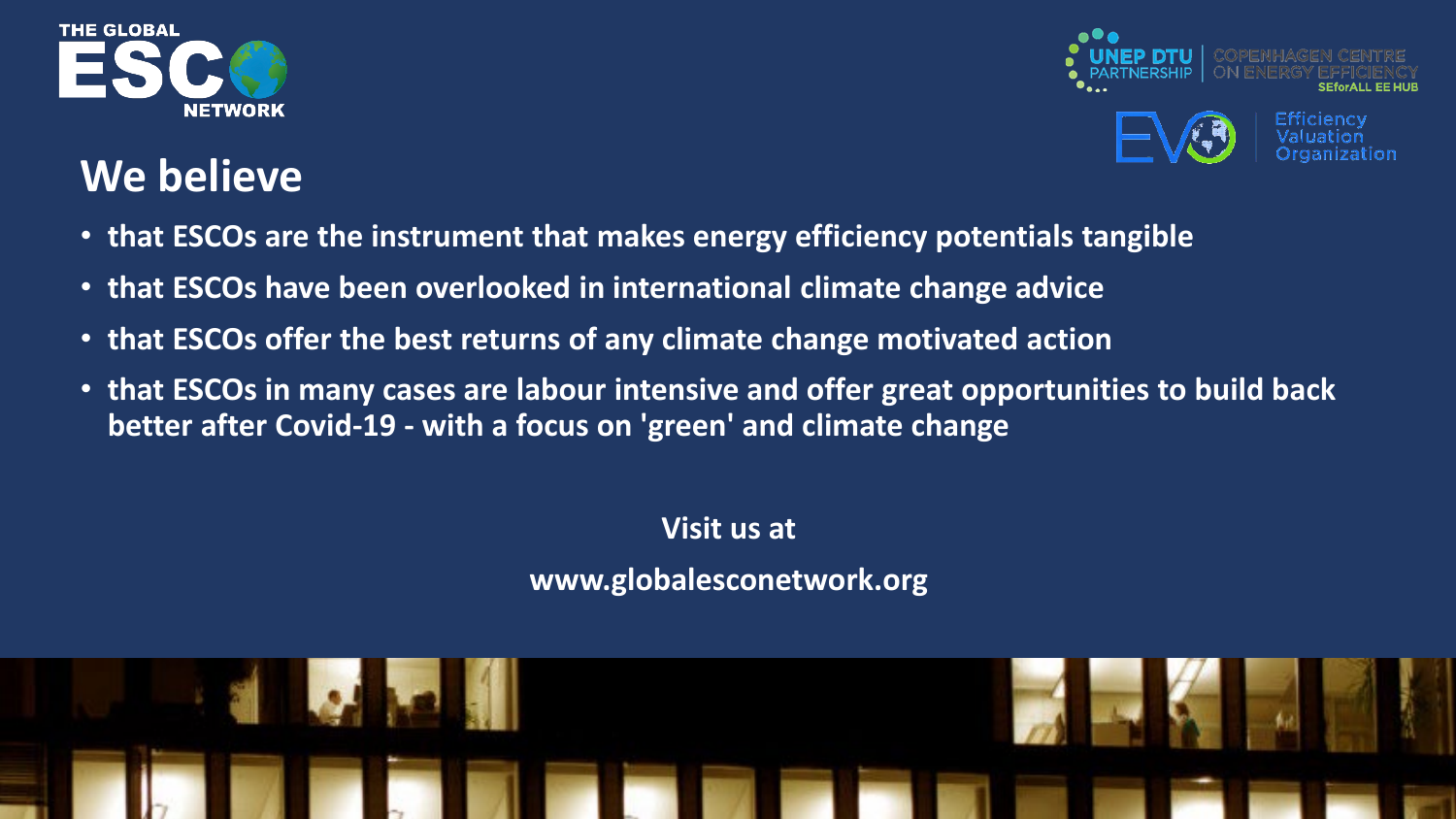



• 5 years ago …





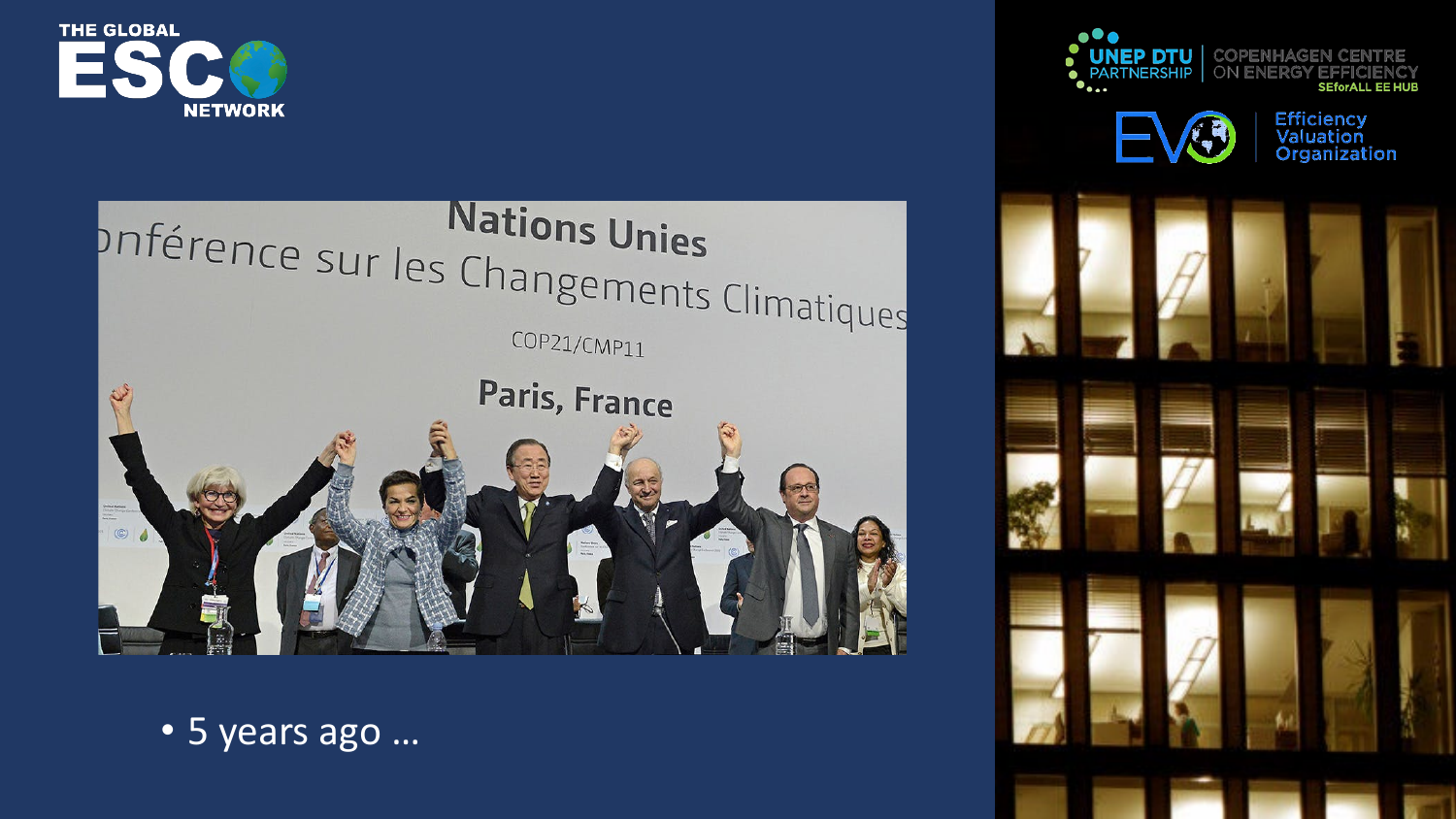



# **Nationally Determined Contributions**

- By 2030, annual emissions need to be **15 GtCO2e** lower than current unconditional NDCs imply for a 2°C goal
- … and **32 GtCO2e** lower for the 1.5°C goal.
- And we are already **3 GtCO2e short** compared to the unconditional policies
- The emissions gap has not been narrowed compared with 2019 and is, as yet, unaffected by COVID-19.

#### (UNEP: 2020 Emissions GAP Report)

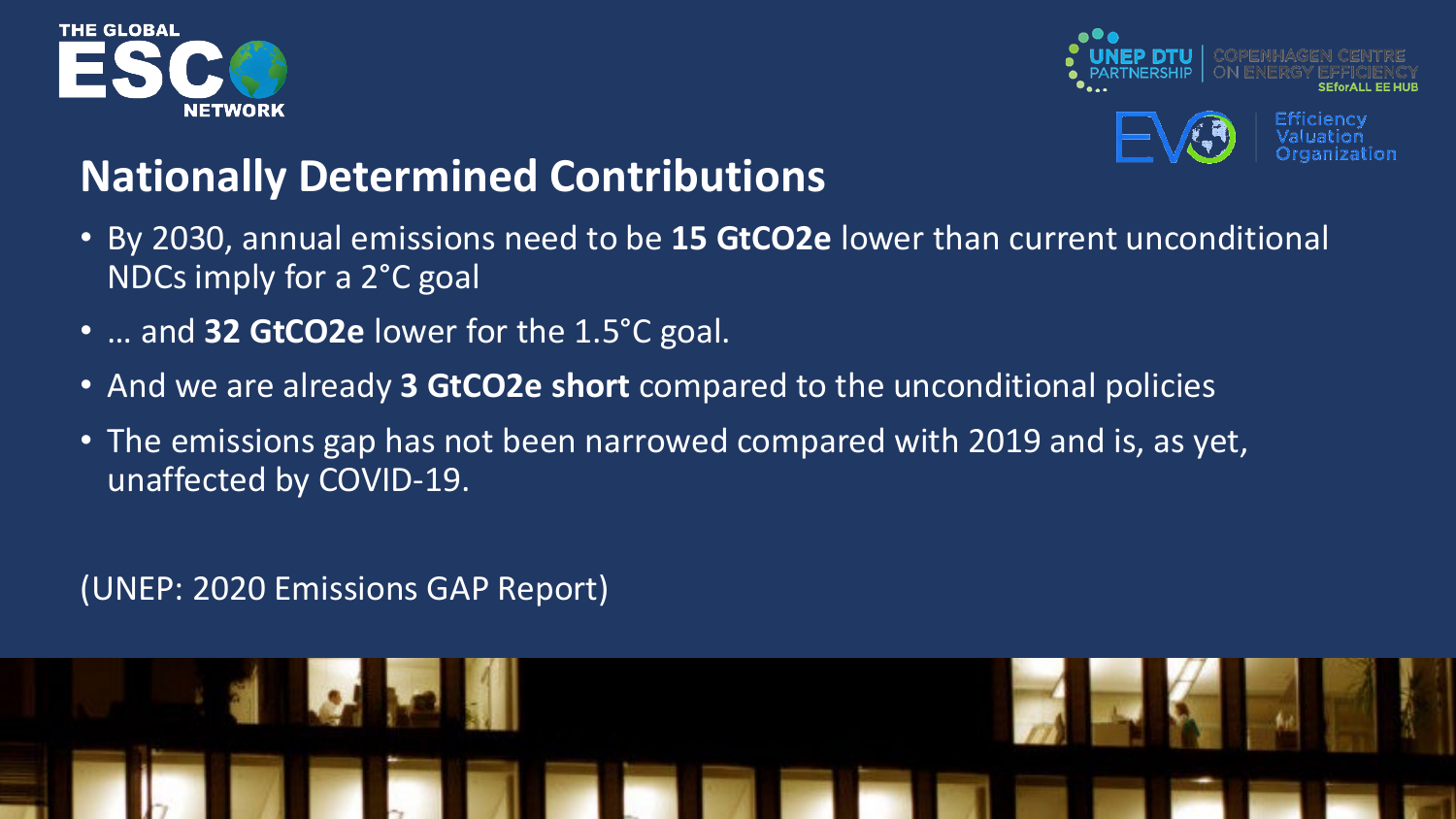

### **Efficiency** gains do not keep up…





UNEP: Emissions GAP Report 2020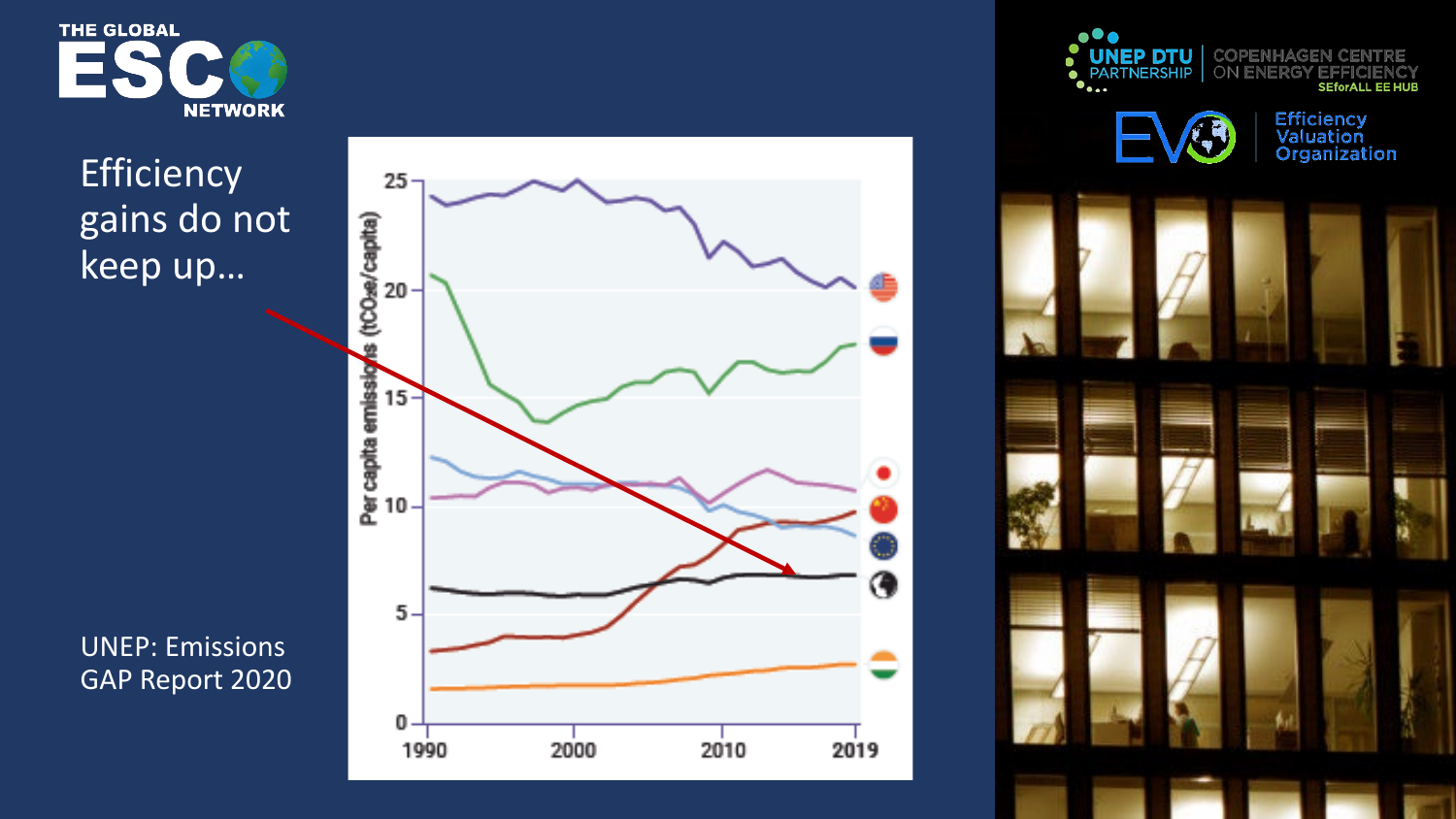![](_page_7_Picture_0.jpeg)

# Average annual change in primary energy<br>intensity improvement, historically and in the<br>Sustainable Development Scenario, 2010-2040

Last updated 2 Dec 2020

![](_page_7_Figure_3.jpeg)

**UNEP DTU** COPENHAGEN ON ENERGY  $\bullet$  $\bullet \bullet \bullet \bullet \bullet$ **SEforALL EE HUB Efficiency<br>Valuation<br>Organization**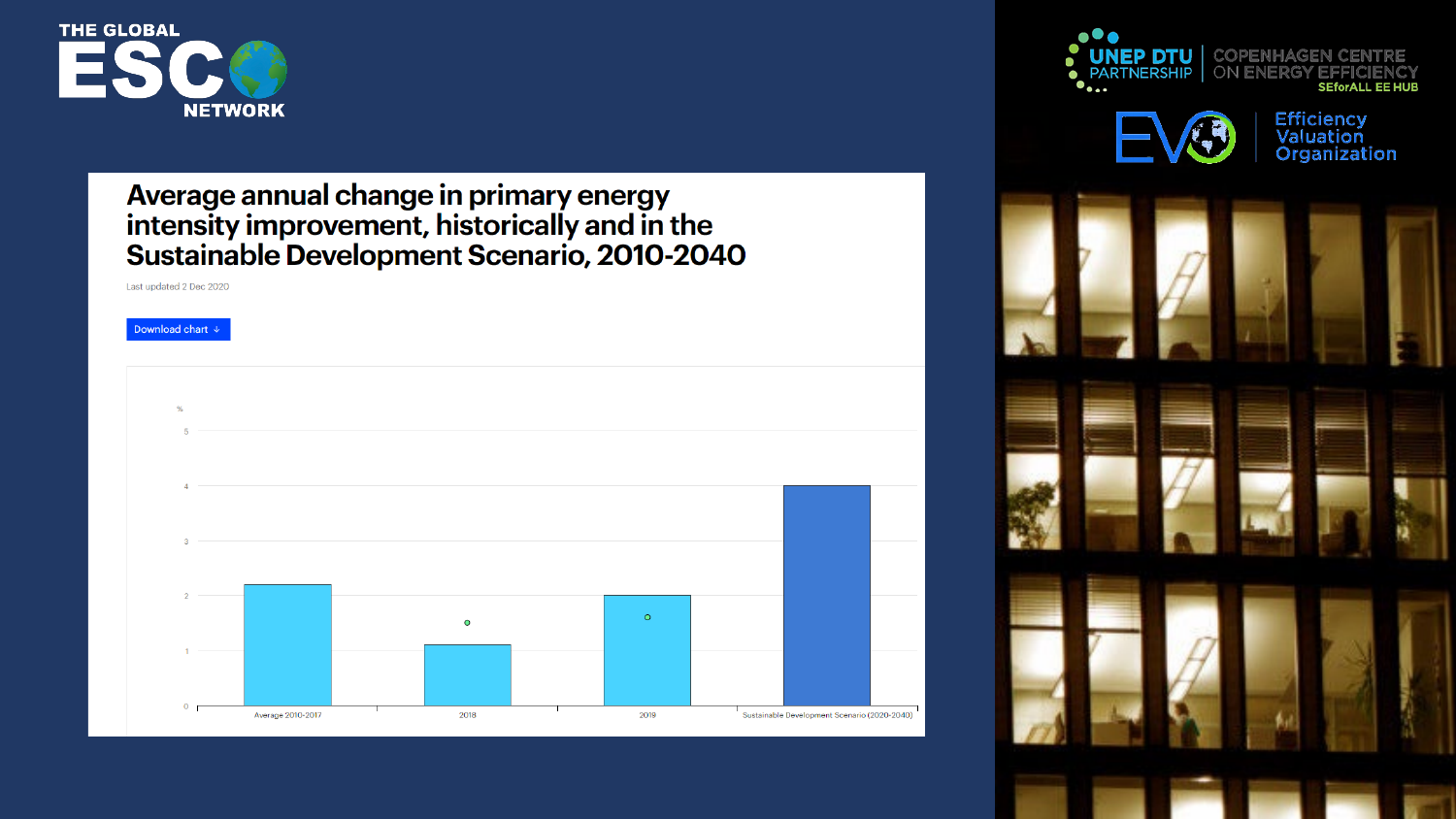![](_page_8_Picture_0.jpeg)

#### Even if there is plenty of wasted energy to exploit…

Source: Ketan Joshi 2020 Most energy, and therefore emissions, from fossil fuels goes to waste as it is burned If fossil fuels were 100% efficient, emissions would be today what they were in 1970 Total historical emissions by destiny of fuel burned - OWID, EcoFys 2019

![](_page_8_Figure_4.jpeg)

![](_page_8_Picture_5.jpeg)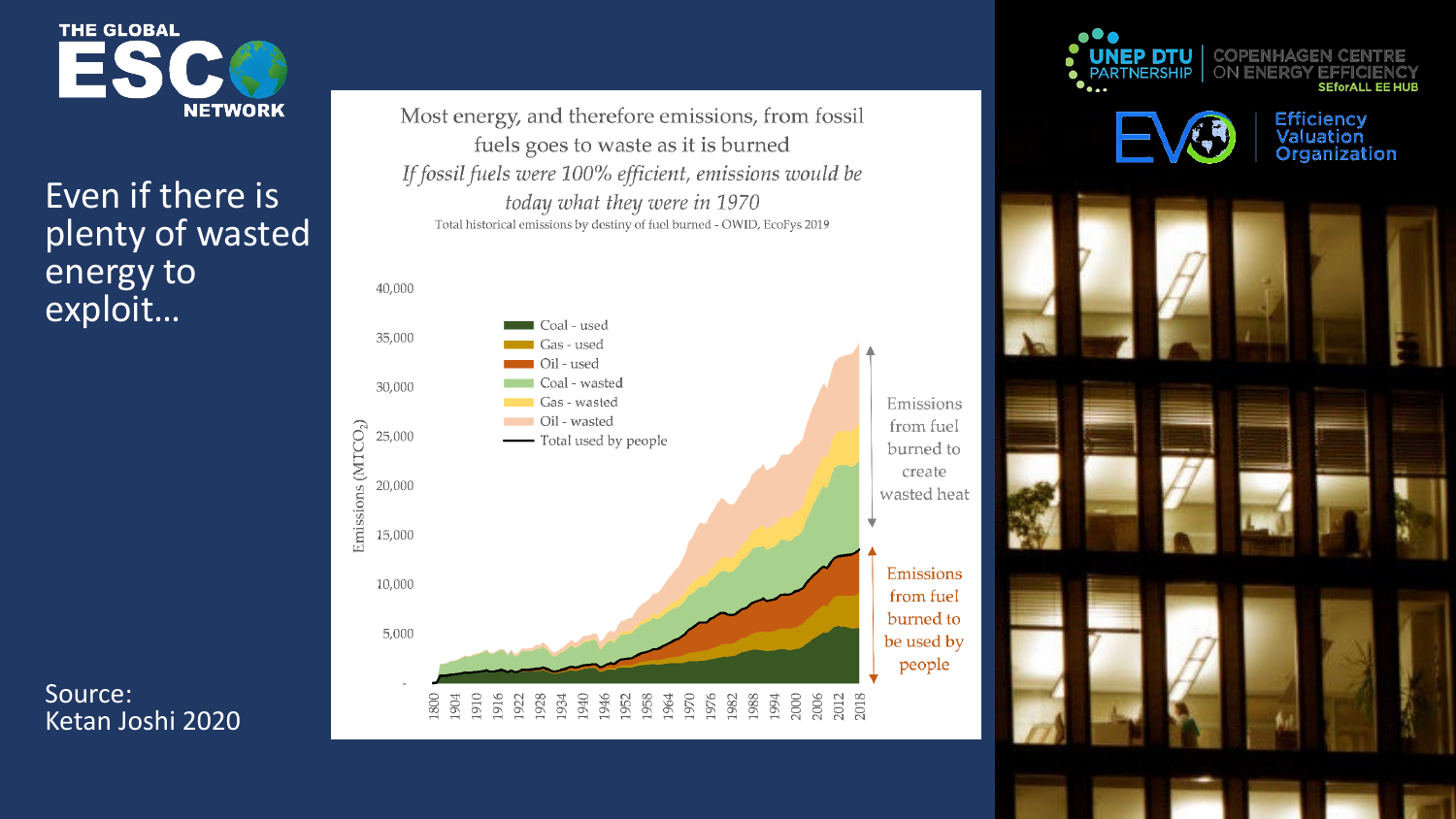![](_page_9_Picture_0.jpeg)

![](_page_9_Picture_1.jpeg)

- Energy Efficiency is very far from delivering on its potential
- Historically, in CDM and JI, it delivered only 11% of the projects and 8% of reductions (albeit 30% of methodologies)
- Currently, in NDCs, energy efficiency is a priority on 81% of submitted NDCs, but ESCOs are only mentioned by 2 countries! - Palestine and UAE)
- 6 countries (incomplete analysis) include ESCOs in enacted climate change related laws and regulations: Andorra, Bangladesh, Bulgaria, Italy, Japan, North Macedonia

![](_page_9_Picture_6.jpeg)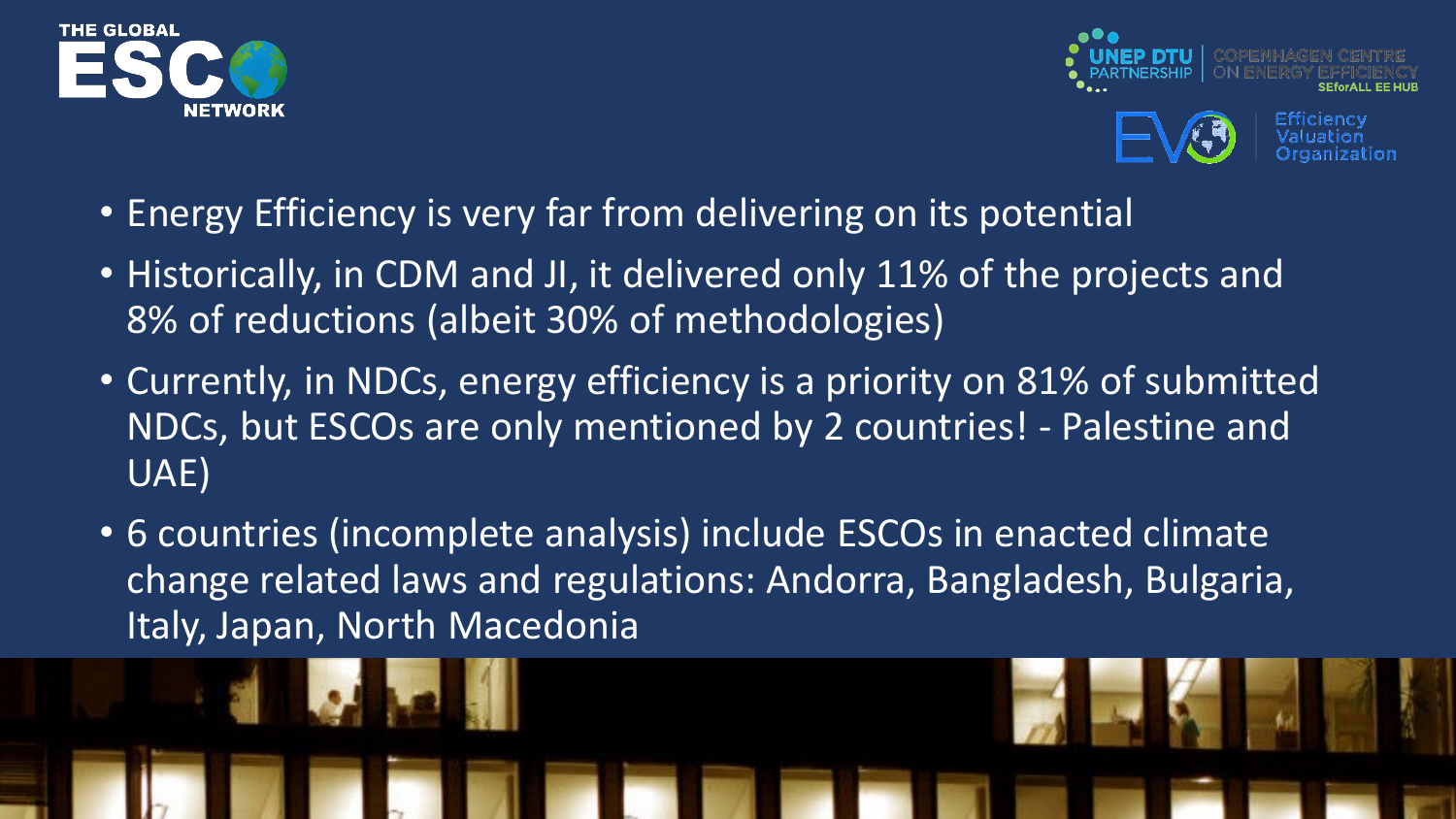![](_page_10_Picture_0.jpeg)

![](_page_10_Picture_1.jpeg)

## www.globalesconetwork.org

- Country with an ESCO Association
- **ESCO** Associations having partnered with the Global **ESCO Network**
- **ESCO Associations having** partnered with the Global ESCO Network through APEIA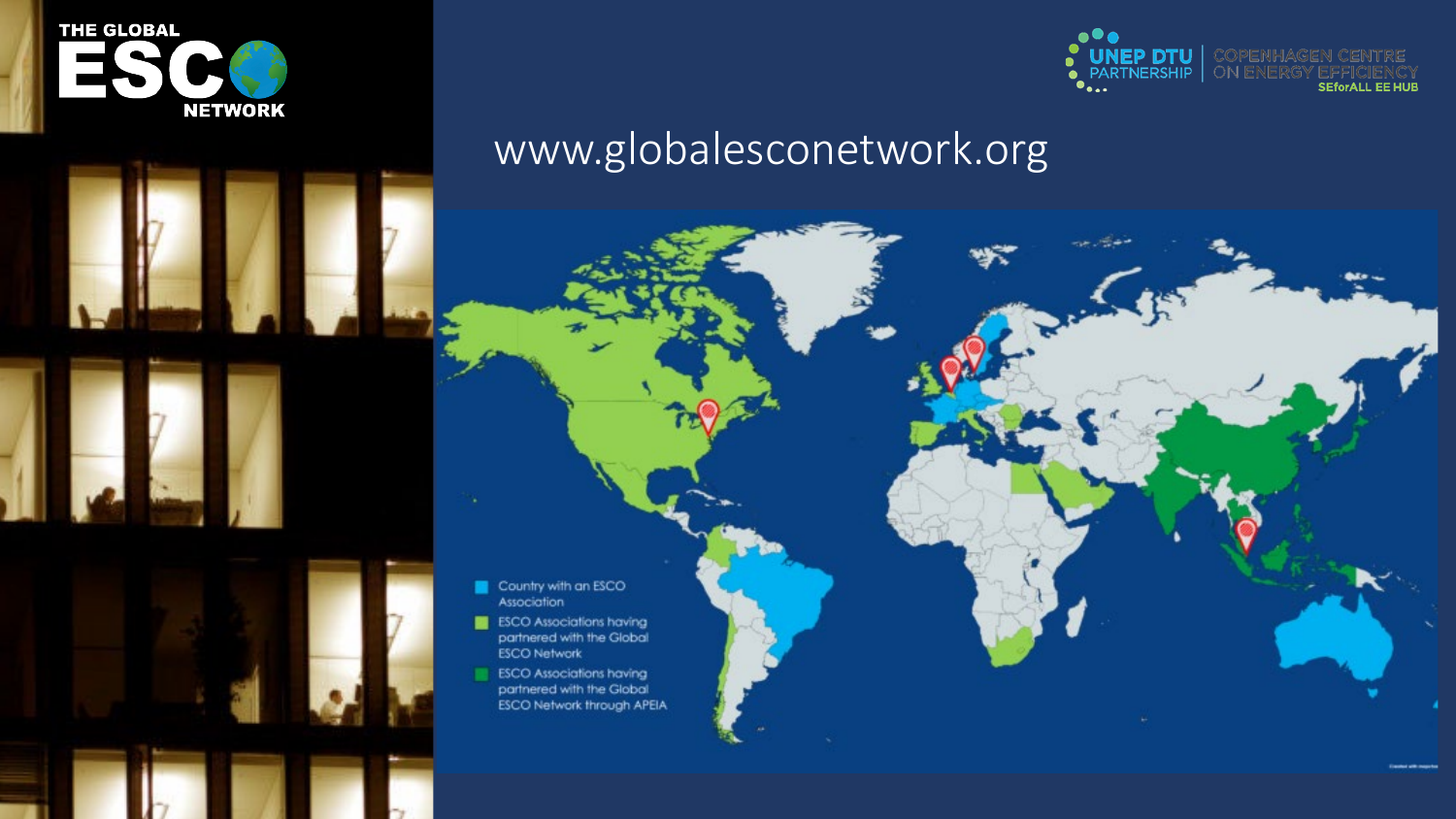![](_page_11_Picture_0.jpeg)

![](_page_11_Picture_1.jpeg)

- While most countries have specific policies and objectives particularly on renewable energy, energy efficiency at scale is left mostly to dynamic effects of general technology development.
- There are two possible explanations:
	- Lack of priority

![](_page_11_Figure_5.jpeg)

• Lack of understanding of the ESCO business model

![](_page_11_Picture_7.jpeg)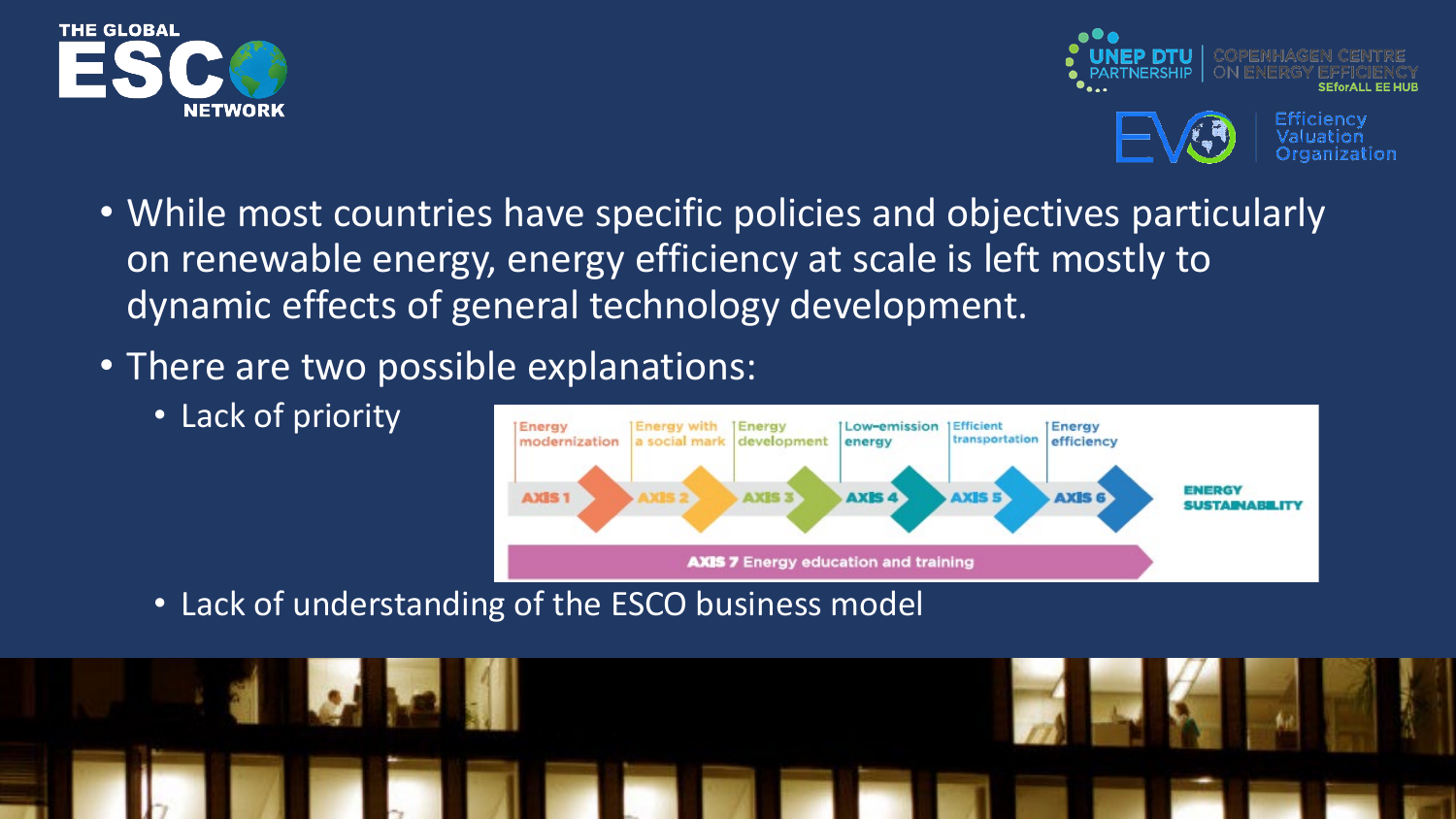![](_page_12_Picture_0.jpeg)

![](_page_12_Picture_1.jpeg)

![](_page_12_Picture_2.jpeg)

- Seemingly, ESCO are legally and regulatorily overlooked in most countries, even if their aims are congruent with most of the declared objectives of NDCs.
	- They are occasionally disliked (for profit)
	- commonly just neglected, and
	- their business model oftentimes considered an oddity (too good to be true)
	- they target a technologically fragmented market, where single technology solutions thrive
- Point 1, 2 and 4 often penetrate EE policies and regulation
	- 3rd party financed projects are specifically excluded from support programmes
	- ESCOs are generally not mentioned in EE laws
	- Specific programmes are commonly targeting single technologies

![](_page_12_Picture_12.jpeg)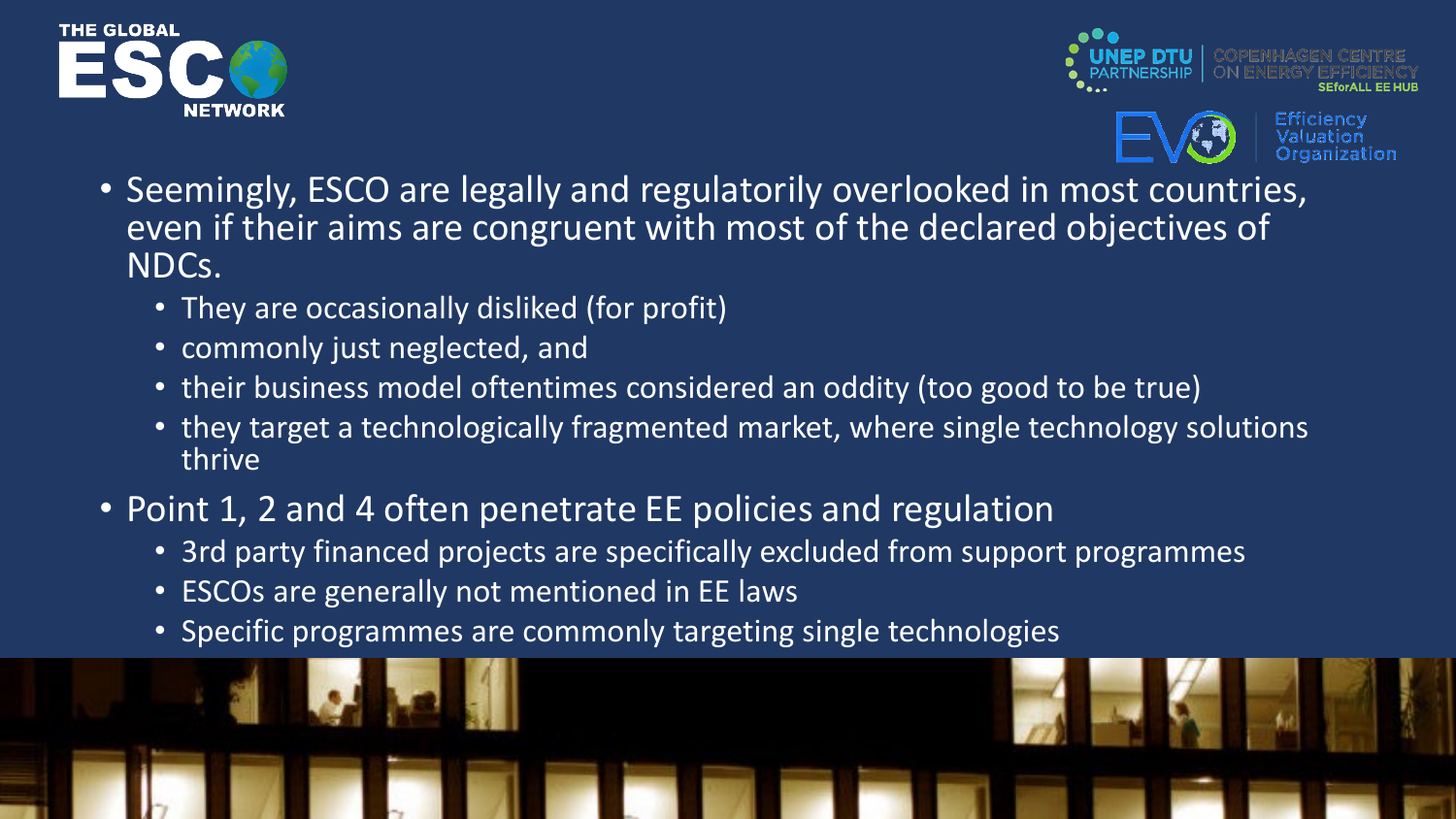![](_page_13_Picture_0.jpeg)

![](_page_13_Picture_1.jpeg)

![](_page_13_Picture_2.jpeg)

- The Global ESCO Network is now mapping legal and regulatory obstacles facing ESCOs in order to establish a 'legal and regulatory barrier map' for ESCOs
- Our aim is to address global fora as well as national policy makers to inspire specific inclusion of ESCOs as the concrete instrument to realize the energy efficiency potentials dormant in the built environment, in industry and in energy production
- We aim to do this concretely by highlighting the barriers either specifically created or unconsciously perpetuated to hamper the commercial exploitation of these potentials

![](_page_13_Picture_6.jpeg)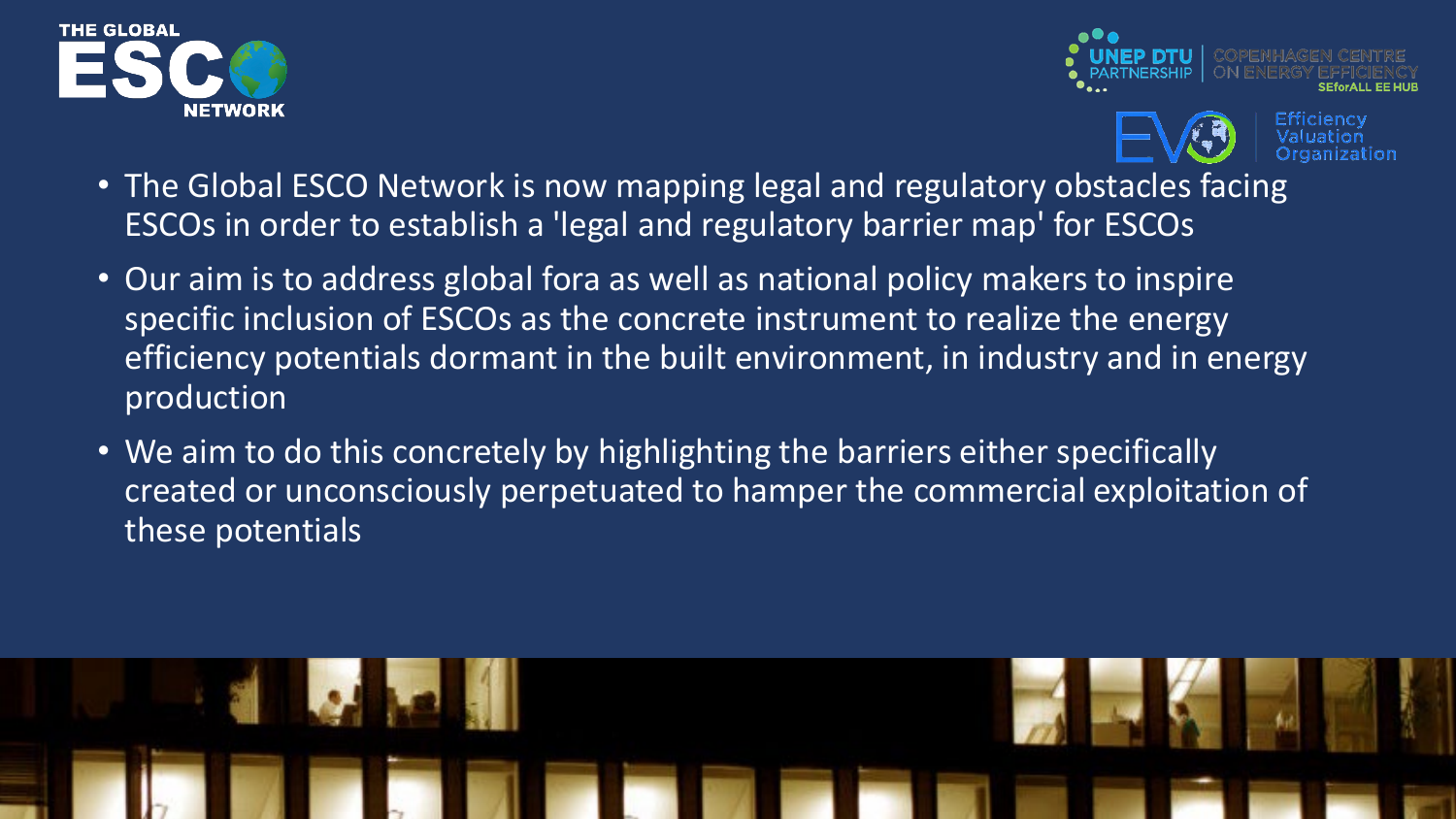![](_page_14_Picture_0.jpeg)

![](_page_14_Picture_1.jpeg)

)rganization

#### • Preliminary observations:

- While countries regularly run energy efficiency promotion campaigns or provide financial support to energy efficient equipment, ESCOs instead are predominantly looking for
	- Definition of specific energy savings targets for public and private buildings
	- Specific legislation for public procurement, tendering and/or auctions, and
	- Creation of specific legislation for the operation of ESCOs and the formulation of EPC contracts
- It underscores the lack of understanding of the benefits of letting ESCOs exploit the potentials on a commercial basis rather than addressing the same potentials on a grant basis.
- It also underscores the ESCOs' lack of focus on their own contribution in a climate change context

![](_page_14_Picture_9.jpeg)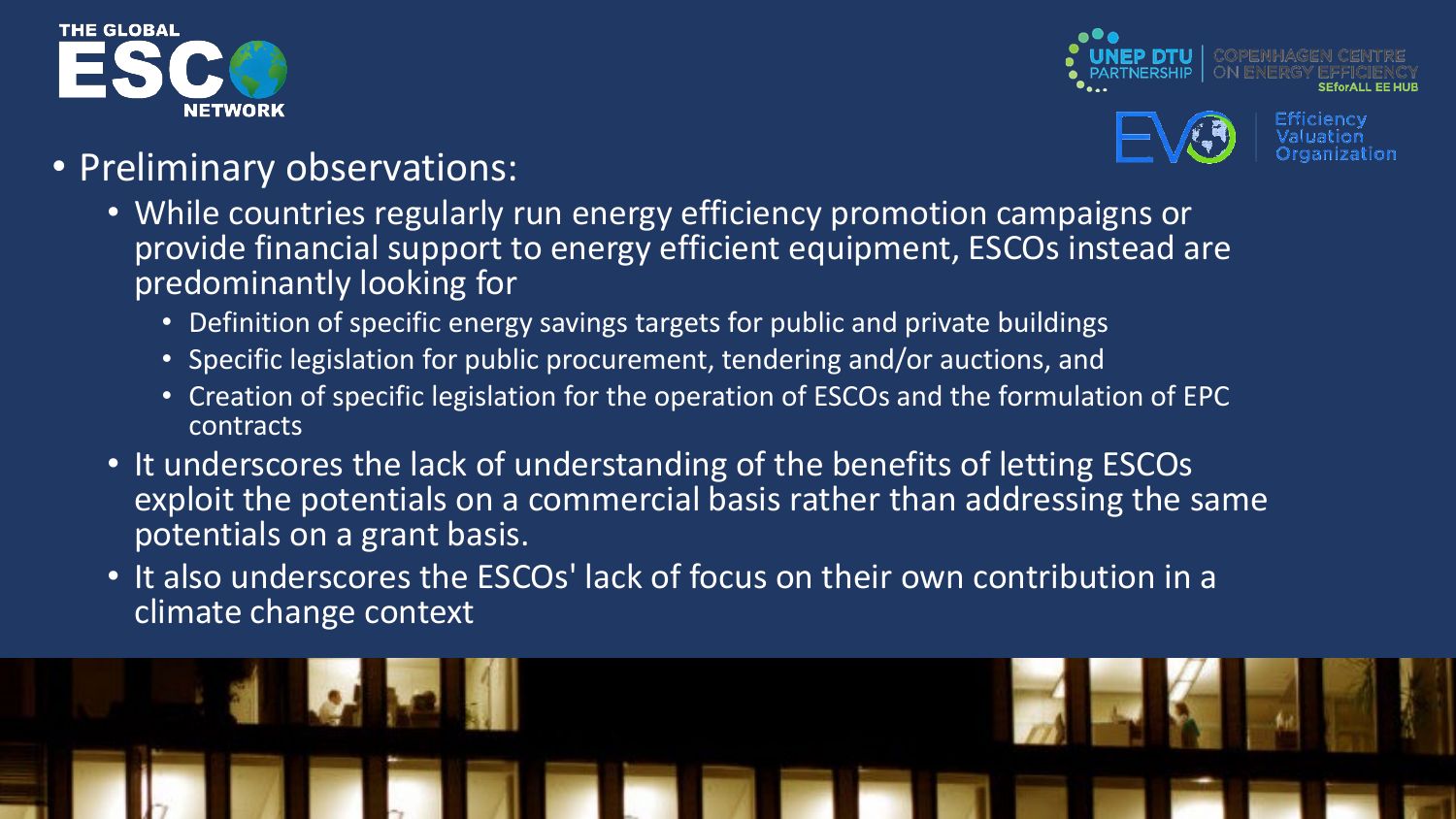![](_page_15_Picture_0.jpeg)

![](_page_15_Picture_1.jpeg)

)rganization

#### • Preliminary observations:

- The absence of regulation and the traditional way of organizing things in the public sector, especially split incentives, are important obstacles
- A formalized accreditation system can create trust among demand and supply
- Standard contracts are helpful, but oftentimes too complicated for both sides to be helpful
- Super ESCOs seem to be emerging as a tool to address the combination of these obstacles - may they be the instrument that is sufficiently generic, but also sufficiently concrete to be adopted in NDCs?
	- Super ESCOs may be controversial, even in the ESCO business not a 'one size fits all'
	- They commonly concern only public sector (buildings) energy efficiency
	- They still do not have a track record

![](_page_15_Picture_10.jpeg)